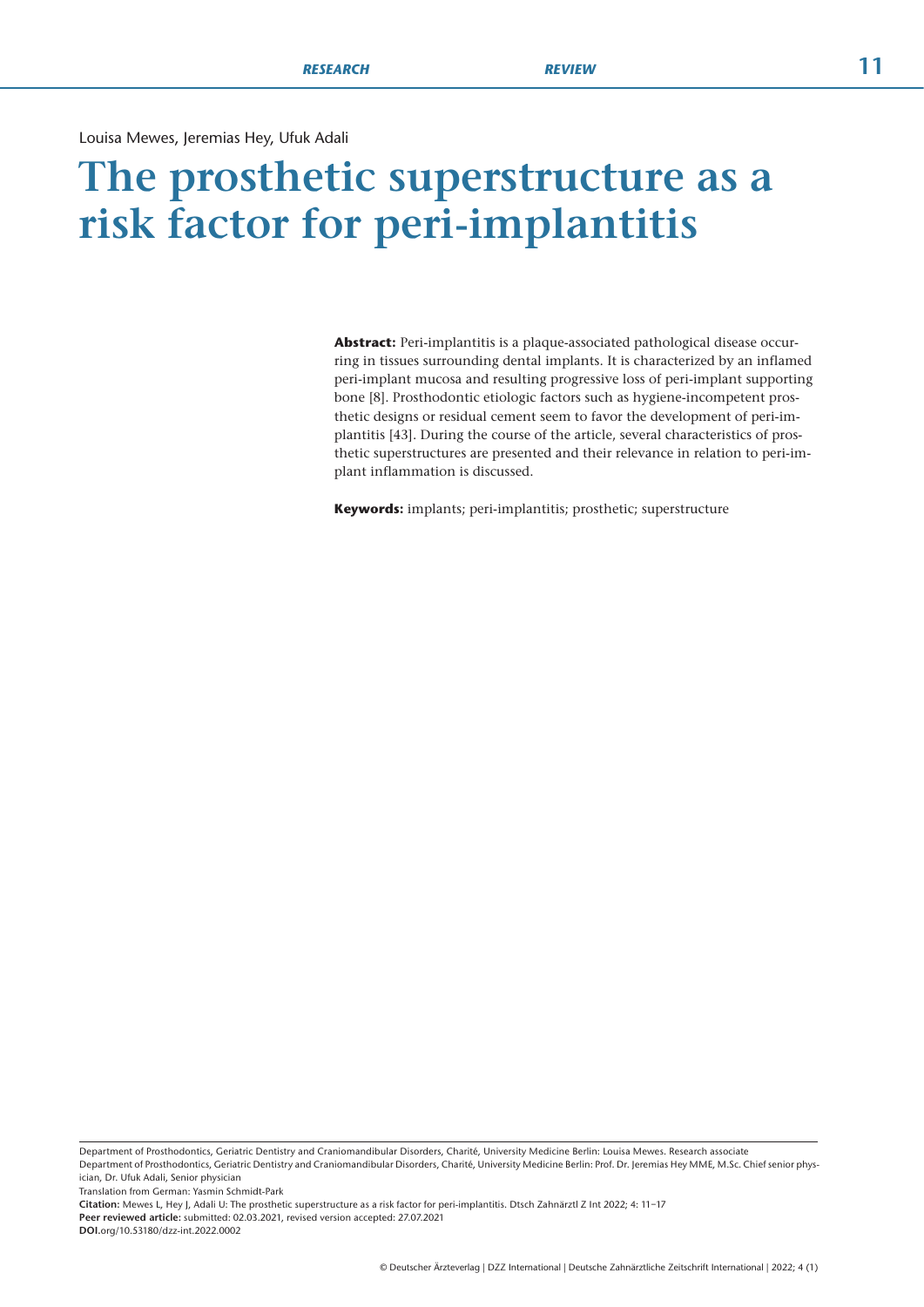

**Figure 1** This case study shows the restoration of an interdental gap situation in region 34–36 using implant-supported single-tooth crowns. A dental hygiene design in the molar region was selected using an alternative crown design with a cleaning channel. The implant placement was partially guided by a drilling template.

**a)** Incorporated drilling template with visible sleeves region 34, 35, 36. Taking into account the minimum distances between implants and teeth, the prospective implant position 36 was planned to be further distally.



**b)** Clinical situation of inserted implants 34, 35 and 36 before impression taking. The more distally selected position of 36 is visible.

## **Introduction**

The fifth German Oral Health Study indicates that the 35- to 44-year-old German population is already missing an average of 2.1 teeth [25]. The most common causes of tooth loss include caries and periodontitis. Only a small proportion of teeth are lost due to trauma. Dental implants make it possible to close gaps without drilling healthy teeth. Endosseous dental implants achieve survival rates of approximately 96 % after 10 years [22]. The long-term prognosis can be strongly compromised by the development of periimplantitis. Systematic reviews show a wide prevalence range of peri-implantitis from 1–47 % [13]. Meta-analyses calculated mean peri-implantitis prevalences of 22 % [13] and mean implant- and subject-based peri-implantitis prevalences of 9–20 % [30]. To prevent peri-implant complications, the dental prosthesis must be designed in such a way that optimal cleaning of the scarred, defense-weak peri-implant tissue is possible. Implant planning is the basis for this. In contrast to the periodontal ligament, where the dentogingival and dentoalveolar collagen fiber bundles radiate from the root

cementum in lateral, coronal and apical directions, the collagen fiber bundles on the implant are oriented from the periosteum parallel to the implant surface. In addition, the connective tissue in the supracrestal region contains more collagen fibers but fewer fibroblasts and vascular structures.

### **Implant planning**

In terms of backward-oriented treatment planning, the starting point is a previously defined prosthetic goal. The ideal design of the prosthesis, simulated for example by an idealized wax-up/set-up, determines a favorable prospective implant position. The vertical height to the antagonist or the implant angulation can be used to assess in advance whether an implant-supported prosthesis will be anchored in a fixed position (screw-retained or cemented) or must be splinted, or whether a removable solution should be aimed for. Furthermore, it can be assessed to what extent it is possible to maintain the biological width with a distance of 2–3 mm from the rough implant surface, which is at bone level, and the superstructure and its effect on the esthetic appearance [42]. Additionally, it should be determined whether additional interventions are required to optimize the hard and soft tissue bearing in order to make the necessary compromise between ideal cleanability, esthetics and mechanical loading as beneficial as possible.

### **Implant system**

The number of available implant systems on the market has become confusing. Studies have shown that there is a relevant correlation between the risk of developing peri-implantitis and the used system [12, 19]. Design features could play a role. For example, the height of the implant shoulder, i.e., its position at bone or soft tissue level, is discussed. The configuration of the interface is also being considered. Despite the great precision of dental implantology, bacterial colonization occurs inside dental implants [36]. The penetration path of bacterial colonization occurs via microgaps between the implant and the superstructure as well as screw channels. This implant-internal microflora is inaccessible to oral hygiene products. It has been shown that implants with tapered internal connections can reduce the micro-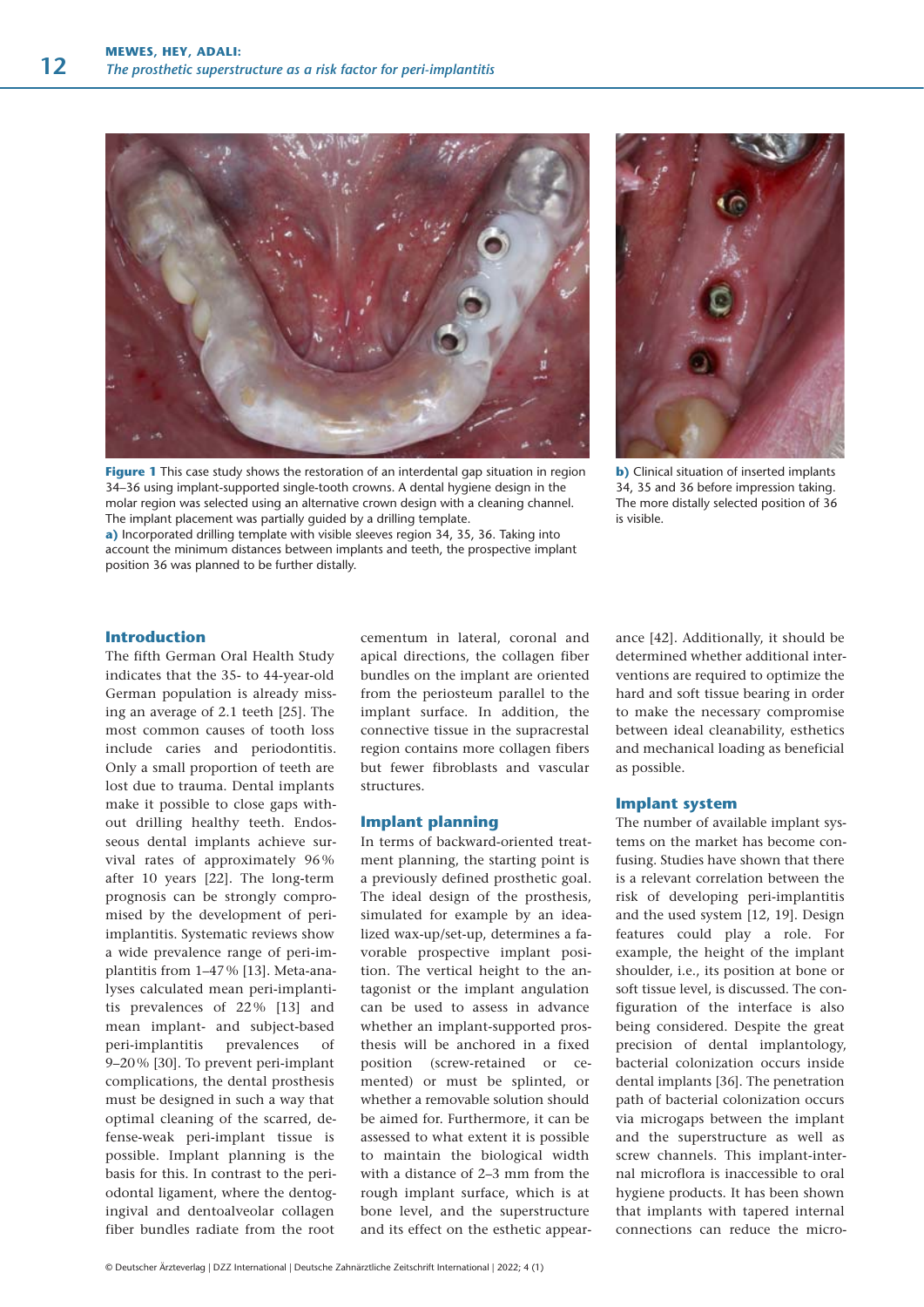

**c)** Fabricated denture on model with occlusal screw accesses. **d)** Radiographic view of implant restoration 36 after insertion.



The slender emergence profile in combination with a mesially cantilevered pontic can be seen. The creation of a cleaning channel by the concave mesial emergence profile in combination with the cantilever pontic enables targeted cleaning.

gaps at the transition from implant to superstructure and reduce bacterial penetration [5, 7, 14, 28, 45]. However, to date, there is no evidence for the clinical significance of this aspect. The recommendation can be made to prefer systems with a good clinical study situation, regardless of the implant design.

#### **Hygiene maintenance**

Prosthetic rehabilitation concepts should allow complete plaque control and 360° cleanability of the peri-implant area. To achieve this, the design of the prosthesis must ensure accessibility for oral hygiene items. In addition to the toothbrush, interdental space brushes and Superfloss can be considered. Inaccessible areas should be avoided and guide functions for cleaning instruments such as interdental brushes should be designed. For all types of implant-supported restorations it is important to ensure that the patient can perform the cleaning independently. Home care and professional follow-up are crucial for the longterm success of dental implants [41]. It is advisable to define follow-up intervals on a patient-specific basis according to individual risk assessment. The risk assessment should consider indicators such as poor oral hygiene, for example as a result of lim ited manual skills, cigarette consumption, previous periodontal diseases, genetic predispositions or systemic diseases such as diabetes mellitus [21].

### **Design of the superstructure**

The endosteal part of an osseointegrated implant is ideally surrounded by bone and therefore not exposed to biofilm formation. This is in contrast to the transmucosal part, which is colonized by microorganisms [17]. In addition to factors such as the composition of the oral microbiome, prosthetic aspects also influence the local biofilm formation. These aspects can be the surface texture, the design of the prosthesis itself and its accessibility for oral hygiene [35, 51].

The typical central implant position in single tooth gaps in the molar region often causes restorations with much larger dimensions than the diameters of the implant shoulders. Due to the size difference, niches can develop at the transition between the implant shoulder and the restoration. This leads to difficult accessibility for oral hygiene products, which may favor the development of peri-implant diseases [35, 41].

Accessibility for cleaning can be improved by reducing the vestibulooral extent of the dental crown. However, esthetic limitations due to the deviating tooth morphology have to be accepted. In an in vitro study on the removability of simulated biofilms on implant-supported molar crowns, an alternative modified crown design was presented [47]. Here, the implant is placed further mesial or distal of the replaced tooth, taking into account the minimum distance between the implant shoulder and the adjacent tooth or adjacent implant. This allows a restoration consisting of a premolar crown in combination with a cantilever pontic [50]. The decisive factor is the placement of a cleaning channel in the area of the connector that is easily accessible for the patient. With this approach areas inaccessible to cleaning can be avoided with this approach, and the cleaning channel can facilitate accessibility for oral hygiene products.

Cleaning channels on implantsupported restorations guide oral hygiene products such as interdental space brushes to the peri-implant soft tissue closure and thus enable targeted cleaning. If the design of cleaning channels on the restauration itself is not possible, for example in the case of removable dentures with functional margins, customized cleaning guides can be fabricated.

For fixed prostheses, an orally and vestibularly open design is indicated, as is a convex bridge pontic design. The emergence profile should be concave and an emergence angle of ≥30 degrees should be avoided [51]. This avoids inaccessible niches and improves the rinsing function of saliva. In addition, avoiding extensive splinting can optimize access for oral hygiene aids. In edentulous jaws,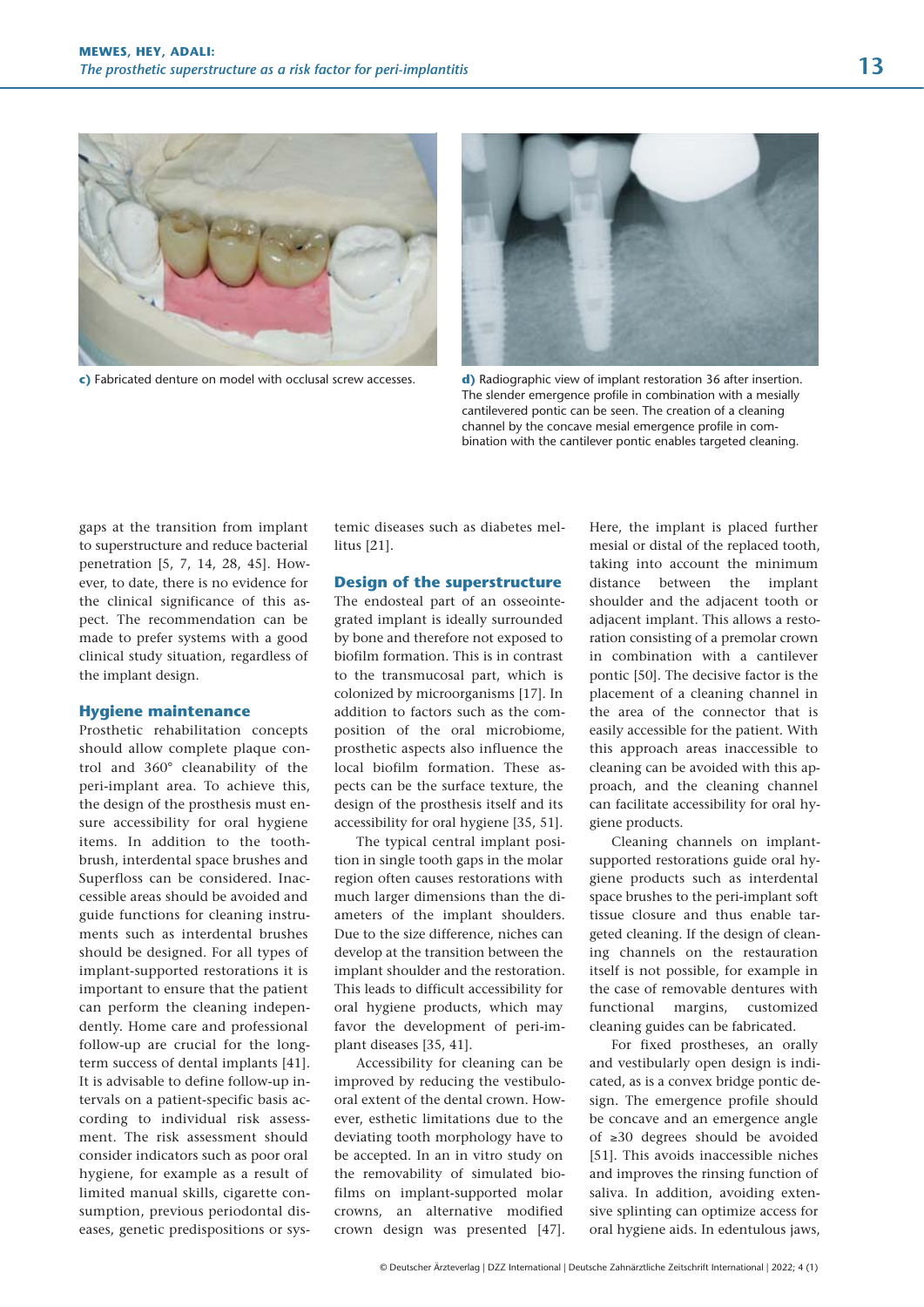

**Figure 2** In this case study, a free-end situation in the third quadrant was restored with three implants (region 35, 36, 37) and a three-unit implant-supported bridge construction. Due to the crown-to-implant length ratio, the implant crowns were splinted. The central implant in region 36 had to be removed due to peri-implant complications. **a)** The radiological situation shows an unfavorable dental hygienic design of the implant bridge region 36, with inaccessible niches mesially and distally and an emergence angle >30 degrees. Mesial 36 shows a bowl-shaped bony defect.

implant-supported, removable constructions facilitate care.

Bacterial adhesion to surfaces is strongly influenced by surface roughness [10]. Thus, bacterial colonization is higher on rough surfaces than on smooth surfaces. Therefore, scratched or damaged transmucosal abutments should be replaced if possible, and surface roughness should be repolished and smoothed. However, a average roughness value (Ra) of surface roughness <0.2 μm, such as achievable by mirror polishing, does not seem to have any further effect on quantitative and qualitative bacterial colonization and can therefore be considered as a threshold value [9]. In addition to surface roughness, material-specific differences are also apparent, but their clinical influence on plaque colonization has not been clarified. For example, several studies show that titanium abutments have a stronger bacterial colonization compared to zirconia abutments. [15, 20, 40]. In addition, the composition of the salivary membrane appears to vary on different surfaces. An in vitro study showed a different protein composition of the salivary membrane on titanium surfaces compared to enamel surfaces [16]. However, an influence on the bacterial composi-



**b**) Implant 36 after explantation.



**c)** Clinical situation after explantation 36. The bridge construction was separated distally 35 and mesially 37. The bone defect was covered plastically with bone graft substitute and a free connective tissue graft, and a vestibuloplasty to enhance the attached gingiva. The implant crowns Regio 35 and 36 remained in situ and the separation points were polished.

tion of the biofilm could not be detected in the different salivary membranes [31].

## **Occlusal overloading**

Premature, excessive occlusal and/or off-axis loading can have a detrimental effect on the osseointegration of implants and, in the worst case, lead to loss [38]. The role of occlusal overloading in osseointegrated dental implants is controversially discussed. The literature describes cases in which increased biological and technical failures have occurred due to implant overloading, while other studies have not found any significant influence [23, 24, 29, 32]. The problem is that there are no values to assess overloading.

For the immediate temporary restoration of small fixed restorations static and dynamic contacts should be removed. In contrast, they cannot be dispensed with for extensive constructions. Sufficient primary stability of all implants and their splinting are then strongly recommended.

Loosened screws or crestal bone loss are the first clinically recognizable signs of implant overload. This can have many causes, such as an unfavorable relationship between implant diameter or length and the

absorbed forces. The number and position of implants, the length of extensions or excessive parafunctional forces also have an influence [44].

In order to decide whether superstructures can be splinted or not, older studies recommended splinting if the ratio of crown length to osseointegrated implant length was ≥0.8 [27]. However, more recent studies do not show an increased incidence of biological or technical complications with non-blocked single-tooth implants with a mean crown-to-implant ratio between 0.86 and 2.14 [34]. Implants with splinted or non-splinted superstructures showed no difference in the extent of crestal bone loss or peri-implant parameters [3, 4]. Again, splinting may have a negative effect on cleanability [2]. In a recent cross-sectional study, implants with superstructures blocked on both sides, especially in combination with an emergence angle of ≥30 degrees and a convex emergence profile, showed an increased risk of peri-implantitis [51]. There is no evidence that a splinted or non-splinted design affects implant survival. Complications can occur with either design, although splinted restorations generally have fewer technical prob-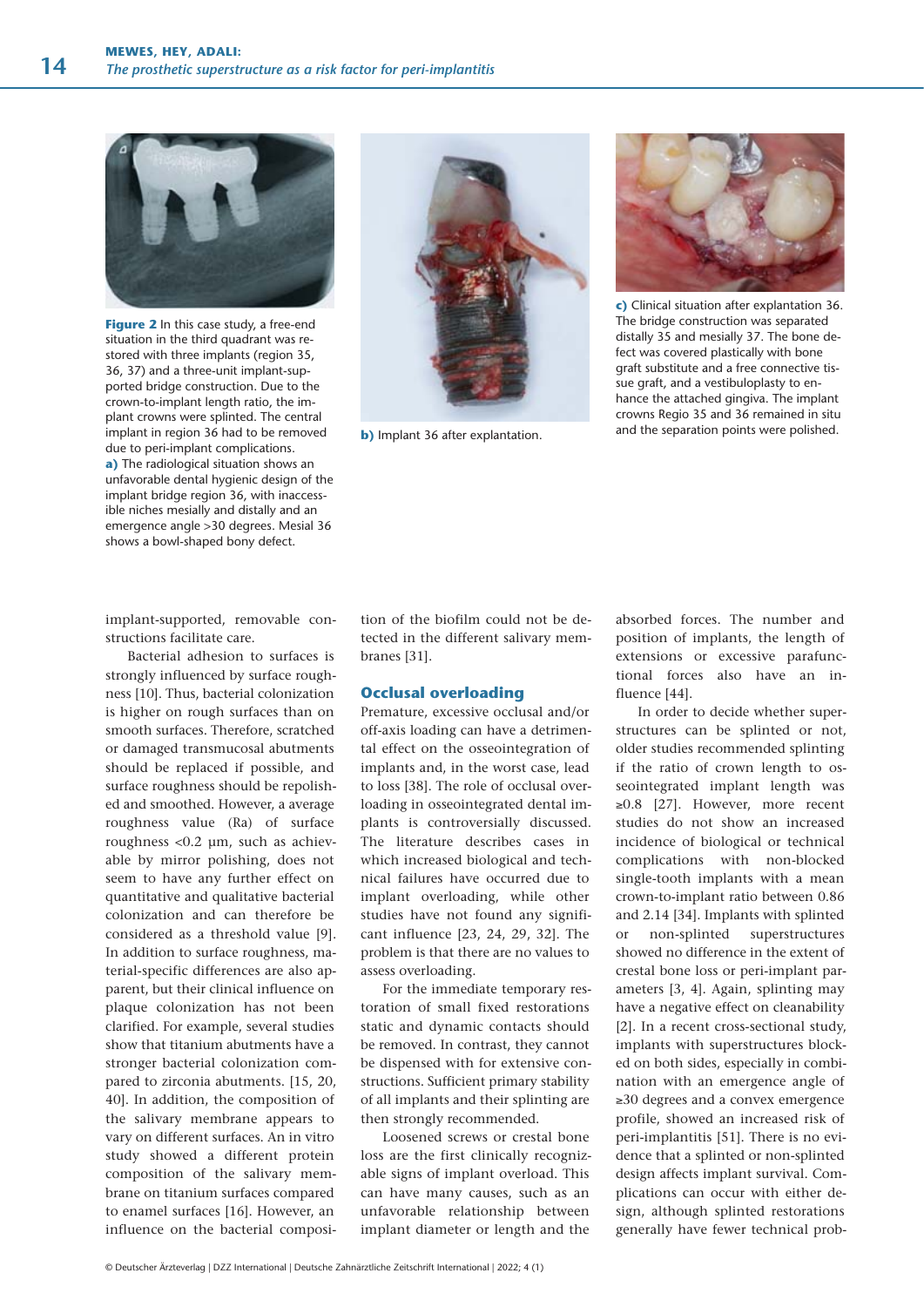lems [37]. Knowing which patients are more likely to experience certain complications is of strategic importance [37].

## **Screwing versus cementing**

In the following, the advantages and disadvantages of the respective types of fixation will be discussed and trends in peri-implant complications will be listed. Cemented reconstructions are suitable for compensating different implant axes or fabricationrelated fitting inaccuracies, as well as for esthetically demanding crown designs, since there is no need for occlusal or incisal screw access. Another advantage is the passive fit of the reconstruction. In one study, cemented bridges achieved lower strain values compared to screw-retained bridges [26]. A disadvantage of cemented reconstructions is the risk of subgingival cement residues. Several clinical studies of cemented reconstructions have reported soft tissue complications due to excess cement [1, 11]. The retained cement causes increased retention of biofilm, which may cause peri-implantitis [48]. In the review by Sailer et al., cemented multiunit reconstructions showed a general trend toward more bone loss compared with screw-retained reconstructions [39]. To exclude biological complications due to excess cement residues, its proper removal is essential. In this regard, the crown margin should not be deeper than 1.5–2 mm subgingivally, as there seems to be a correlation between the amount of residual cement and the depth of the crown margin [18, 33]. The least amount of residual cement is observed when the crown margin is in an epi- or supragingival position [33]. By choosing individual abutments, the prospective location of the crown margin can be determined and deep subgingival placement can be circumvented. To avoid serious biological complications, the mentioned correlations should be taken into account when cementing the reconstruction.

Screw-retained reconstructions are suitable if there is a need for removal, for example, for dental hygiene reasons or for temporary restorations. Temporary or semiperma-



**Figure 3** Summary of discussed aspects that should be considered in the design of prosthetic superstructures related to peri-implantitis.

nent cementations are also discussed in the literature. Similar to screw-retained restorations, they guarantee subsequent non-destructive removal of the restoration. However, their clinical relevance in relation to periimplant complications is unclear.

The main advantages of screw-retained implant restorations include their reparability and the avoidance of cement residues [48]. In addition, if the screw-retained reconstruction fits well, severe biological failures appear to be less frequent compared to cemented alternatives [39]. However, in a systematic review, screw-retained reconstructions showed more soft tissue complications, mostly rooted in loose abutment screws; inflammation healed after their reattachment [6, 39]. The required screw access may affect esthetics and occlusion, and possibly the strength of the restoration. Thus, higher fracture rates of veneering ceramics are observed in screw-retained reconstructions, which are mostly associated with the open screw access [46, 52]. The most common technical complication in screw-retained reconstructions seems to be the loosening of the abutment screw [49]. Screw-retained reconstructions tend to have more technical problems and higher loss rates, but fewer serious biological complications [39].

Overall, soft tissue inflammation is seen with both luting options. They are associated with excess cement [1, 11] or with loose abutment screws [6]. The predominantly technical complications of screw-retained reconstructions are treatable with little effort compared with the biological complications associated with cementation. To avoid possible serious biological complications, it is recommended that implant-supported reconstructions be screw-retained when the clinical situation is appropriate. However, there is no general consensus on the superiority of one procedure over the other. The choice of fixation should be made after weighing the patient-specific advantages and disadvantages as well as the clinical situation.

In literature, a direct comparison of the estimated 5-year survival rate between screw-retained and cemented implant crowns showed no significant difference [39]. In combined fixed-removable dental restorations, there is a trend towards more complications with cemented reconstructions [39]. For fixed full-arch restorations, the risk of complications was significantly higher for cemented reconstructions than for screw-retained ones. No significant differences were seen in the survival and success rates of cemented and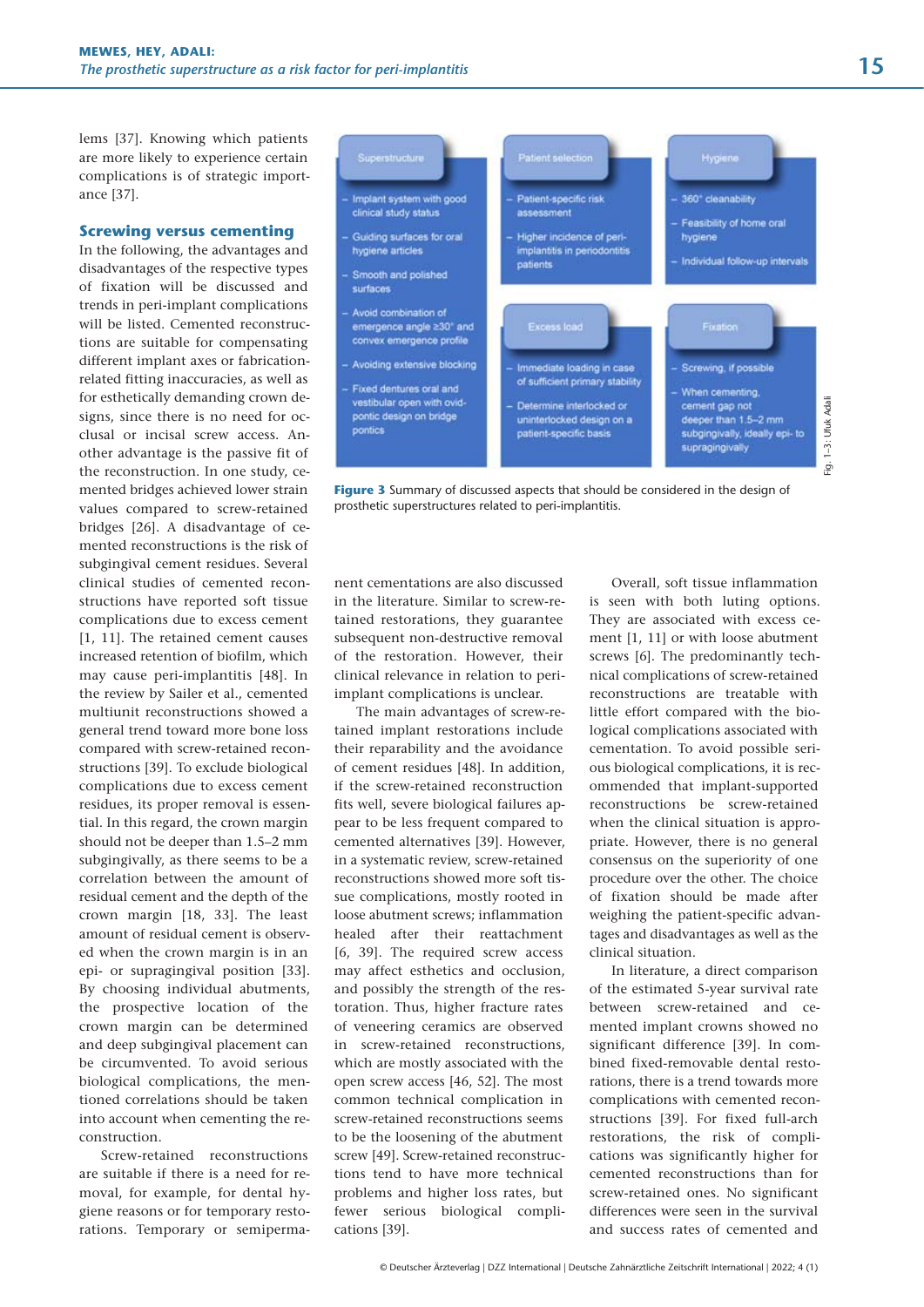screw-retained multi-unit reconstructions.

## **Conclusion for the practice**

Peri-implantitis is a plaque-associated pathological disease and can be promoted by prosthetic factors in addition to patient-specific factors such as general diseases. In the sense of the rehabilitation concept, patient-specific risks should be known at the beginning of implant planning. With backward treatment planning, design aspects of the superstructure can be determined before implant placement. When designing the superstructure, 360° cleanability must be ensured. Extensive blocking should be avoided and guide surfaces for oral hygiene products should be created. The guide surfaces should allow targeted cleaning at the peri-implant soft tissue end. Cleaning splints can be helpful. Materials with a lower bacterial colonization can be used and rough surfaces can be reduced by polishing. The combination of an emergence angle of ≥30 degrees, a convex emergence profile and a central position within a bridge should be avoided. For immediate temporary restorations, ensure adequate primary stability. Whether a restoration is designed to be fixed or removable, splinted or non-splinted, screw-retained or cement-retained should be decided on a patient-specific basis. Due to serious biological complications caused by subgingival cement residues, screw-retained fixation should be preferred or an epi- to supragingival position of the cement joint should be aimed for. Adequate performance of oral hygiene at home and patient-specific follow-up intervals are decisive for long-term success.

## **Conflict of interest**

The authors declare that there is no conflict of interest according to the guidelines of the International Committee of Medical Journal Editors.

#### **References**

1. Abboud M et al.: Immediate loading of single-tooth implants in the posterior region. Int J Oral Maxillofac Implants, 2005; 20(1): 61–8

2. Ahn DH et al.: Prevalence and risk factors of peri-implant mucositis and peri-implantitis after at least 7 years of loading. J Periodontal Implant Sci, 2019; 49(6): 397–405

3. Al Amri MD, Kellesarian SV: Crestal bone loss around adjacent dental implants restored with splinted and nonsplinted fixed restorations: a systematic literature review. J Prosthodont, 2017; 26(6): 495–501

4. Al-Sawaf O et al.: Randomized clinical trial evaluating the effect of splinting crowns on short implants in the mandible 3 years after loading. Clin Oral Implants Res, 2020; 31(11): 1061–1071

5. Aloise JP et al.: Microbial leakage through the implant-abutment interface of Morse taper implants in vitro. Clin Oral Implants Res, 2010; 21(3): 328–35

6. Andersen E et al.: A prospective clinical study evaluating the safety and effectiveness of narrow-diameter threaded implants in the anterior region of the maxilla. Int J Oral Maxillofac Implants, 2001; 16(2): 217–24

7. Assenza B et al.: Bacterial leakage in implants with different implant-abutment connections: an in vitro study. J Periodontol, 2012; 83(4): 491–7

8. Berglundh T et al.: Peri-implant diseases and conditions: consensus report of workgroup 4 of the 2017 World Workshop on the Classification of Periodontal and Peri-Implant Diseases and Conditions. J Clin Periodontol, 2018; 45 Suppl 20: S286–s291

9. Bollen CM et al.: The influence of abutment surface roughness on plaque accumulation and peri-implant mucositis. (0905–7161 (Print))

10. Bollen CM et al.: The influence of abutment surface roughness on plaque accumulation and peri-implant mucositis. Clin Oral Implants Res, 1996; 7(3): 201–11

11. Bornstein MM et al.: Early loading of nonsubmerged titanium implants with a sandblasted and acid-etched (SLA) surface: 3-year results of a prospective study in partially edentulous patients. Int J Oral Maxillofac Implants, 2003; 18(5): 659–66

12. Derks J et al.: Effectiveness of implant therapy analyzed in a swedish population: prevalence of peri-implantitis. (1544–0591 (Electronic))

13. Derks J, Tomasi C: Peri-implant health and disease. A systematic review of current epidemiology. J Clin Periodontol, 2015; 42 Suppl 16: S158–71

14. Dibart S et al.: In vitro evaluation of the implant-abutment bacterial seal: the locking taper system. Int J Oral Maxillofac Implants, 2005; 20(5): 732–7

15. do Nascimento C et al.: Oral biofilm formation on the titanium and zirconia substrates. Microsc Res Tech, 2013; 76(2): 126–32

16. Edgerton M, Lo SE, Scannapieco FA: Experimental salivary pellicles formed on titanium surfaces mediate adhesion of streptococci. Int J Oral Maxillofac Implants, 1996; 11(4): 443–9

17. Fürst MM et al.: Bacterial colonization immediately after installation on oral titanium implants. Clin Oral Implants Res, 2007; 18(4): 501–8

18. Gehrke P et al.: Influence of margin location and luting material on the amount of undetected cement excess on CAD/CAM implant abutments and cement-retained zirconia crowns: an invitro study. BMC Oral Health, 2019; 19(1): 111

19. Geisinger ML et al.: Clinical decision making for primary peri-implantitis prevention: practical applications. LID – 10.1002/cap.10115 [doi]. (2163–0097 (Electronic))

20. Grössner-Schreiber B et al.: Modified implant surfaces show different biofilm compositions under in vivo conditions. Clin Oral Implants Res, 2009; 20(8): 817–26

21. Heitz-Mayfield LJ: Peri-implant diseases: diagnosis and risk indicators. J Clin Periodontol, 2008; 35(8 Suppl): 292–304

22. Howe MS, Keys W, Richards D: Longterm (10-year) dental implant survival: A systematic review and sensitivity metaanalysis. J Dent, 2019; 84: 9–21

23. Isidor F: Loss of osseointegration caused by occlusal load of oral implants. A clinical and radiographic study in monkeys. Clin Oral Implants Res, 1996; 7(2): 143–52

24. Isidor F: Histological evaluation of peri-implant bone at implants subjected to occlusal overload or plaque accumulation. Clin Oral Implants Res, 1997; 8(1):  $1 - 9$ 

25. Jordan AR. Micheelis W, eds.: Fünfte Deutsche Mundgesundheitsstudie (DMS V). IDZ-Materialienreihe, Bd. 35, ed. I.D.Z. Zahnärzte. 2016, Deutscher Zahnärzte Verlag DÄV: Köln. 617

26. Karl M et al.: In vivo stress behavior in cemented and screw-retained five-unit implant FPDs. J Prosthodont, 2006; 15(1): 20–4

27. Kirsch A NG, Ackermann KL, Nagel R, Dürr W: Die Camlog-Verbindung. Voraussetzung für ein zuverlässiges implantatprothetisches Behandlungskonzept der